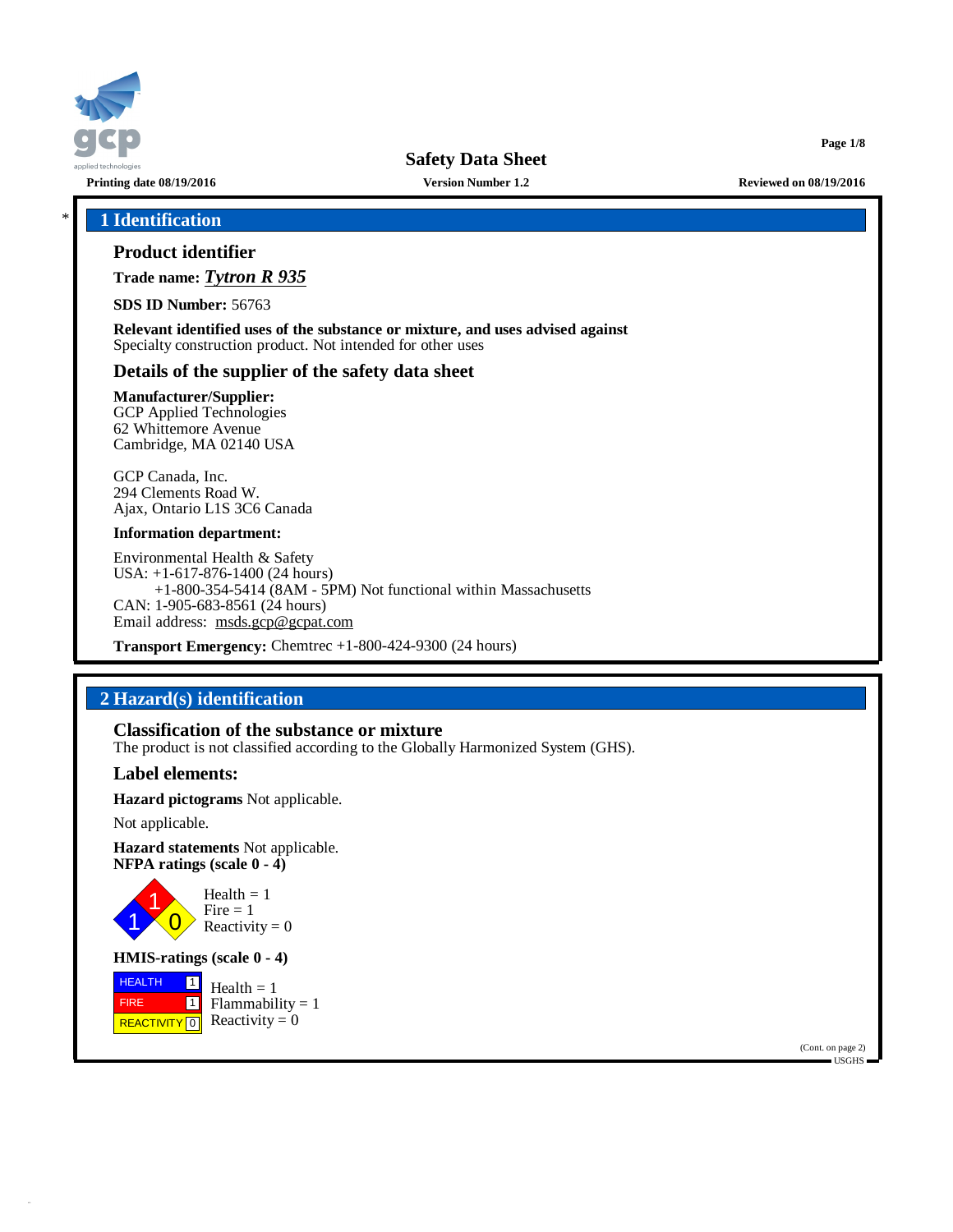**Trade name:** *Tytron R 935*

## **Other hazards**

**Results of PBT and vPvB assessment**

**PBT:** Not applicable. **vPvB:** Not applicable.

## \* **3 Composition/information on ingredients**

### **Chemical characterization: Mixtures**

**Description:** Mixture of the substances listed below with additional nonhazardous ingredients.

122-20-3 Triisopropanolamine 2.0-5.0%

14960-06-6 Sodium lauryliminodipropionate 2.0-5.0%

9004-82-4 Lauryl ether sulfate, sodium salt 1.0-2.0%

**Additional information:** For the wording of the listed hazard phrases refer to section 16.

# \* **4 First-aid measures**

## **Description of first aid measures**

#### **After skin contact:**

**After swallowing:**

Wash out mouth with water.

Do NOT induce vomiting.

**Information for doctor:**

**Most important symptoms and effects, both acute and delayed** No further relevant information available.

**Indication of any immediate medical attention and special treatment needed** No further relevant information available.

## **5 Fire-fighting measures**

**Special hazards arising from the substance or mixture** No further relevant information available.

**Additional information** Collect contaminated fire fighting water separately. It must not enter the sewage system.

USGHS (Cont. on page 3)

(Cont. from page 1)

**General information:** Get medical advice/attention if you feel unwell.

#### **After inhalation:**

Supply fresh air. If required, provide artificial respiration. Keep patient warm. Consult doctor if symptoms persist.

Immediately wash contaminated skin with soap or mild detergent and water. If this chemical soaks clothing, immediately remove clothing and wash skin.

#### **After eye contact:**

Rinse opened eye for several minutes under running water.

Seek immediate medical advice.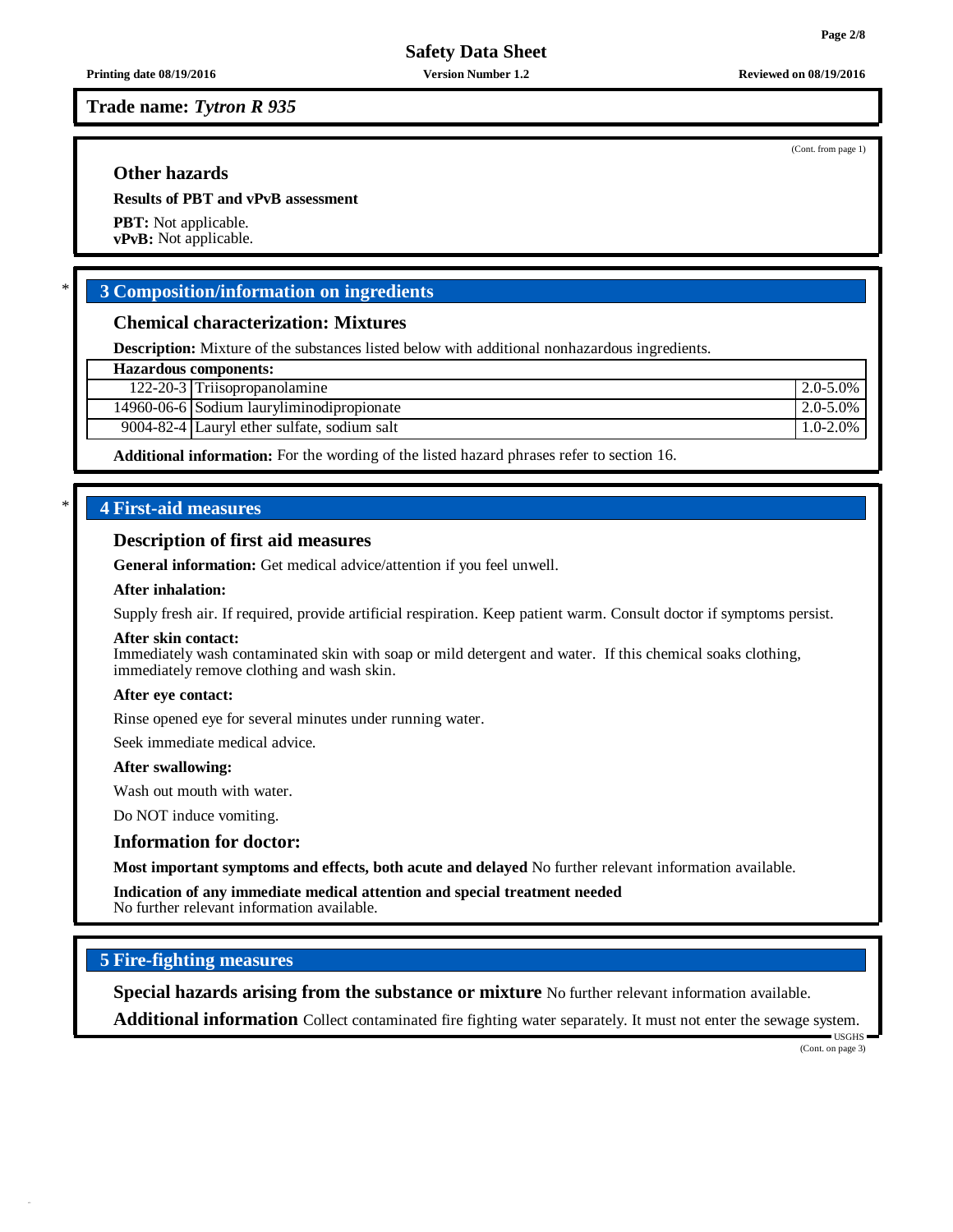**Printing date 08/19/2016 Version Number 1.2 Reviewed on 08/19/2016**

## **Trade name:** *Tytron R 935*

## **6 Accidental release measures**

### **Personal precautions, protective equipment and emergency procedures**

Wear protective equipment. Keep unprotected persons away.

### **Methods and material for containment and cleaning up:**

Contain and/or absorb spill with inert material (i.e. sand, vermiculite) then place in a suitable container.

Sweep up spilled product into receptacles.

#### **Reference to other sections**

See Section 7 for information on safe handling.

See Section 8 for information on personal protection equipment.

See Section 13 for disposal information.

## **7 Handling and storage**

### **Handling:**

#### **Precautions for safe handling**

Open and handle receptacle with care. Avoid contact with eyes, skin and clothing. Do not take internally. Practice good personal hygiene to avoid ingestion. Use only with adequate ventilation. Wash clothing before reuse. FOR PROFESSIONAL USE ONLY. KEEP OUT OF CHILDREN'S REACH.

**Information about protection against explosions and fires:** No special measures required.

#### **Conditions for safe storage, including any incompatibilities**

**Storage:**

**Information about storage in one common storage facility:** No special measures required.

**Further information about storage conditions:** Keep receptacle tightly sealed.

**Specific end use(s)** No further relevant information available.

## **8 Exposure controls/personal protection**

**Additional information about design of technical systems:** No further data; see item 7.

#### **Control parameters**

**Components with limit values that require monitoring at the workplace:**

The product does not contain any relevant quantities of materials with critical values that have to be monitored at the workplace.

**Additional information:** The lists that were valid during the creation were used as basis.

**Exposure controls**

**Personal protective equipment:**

**General protective and hygienic measures:**

Avoid contact with the eyes and skin.

(Cont. on page 4)  $\blacksquare$ USGHS

(Cont. from page 2)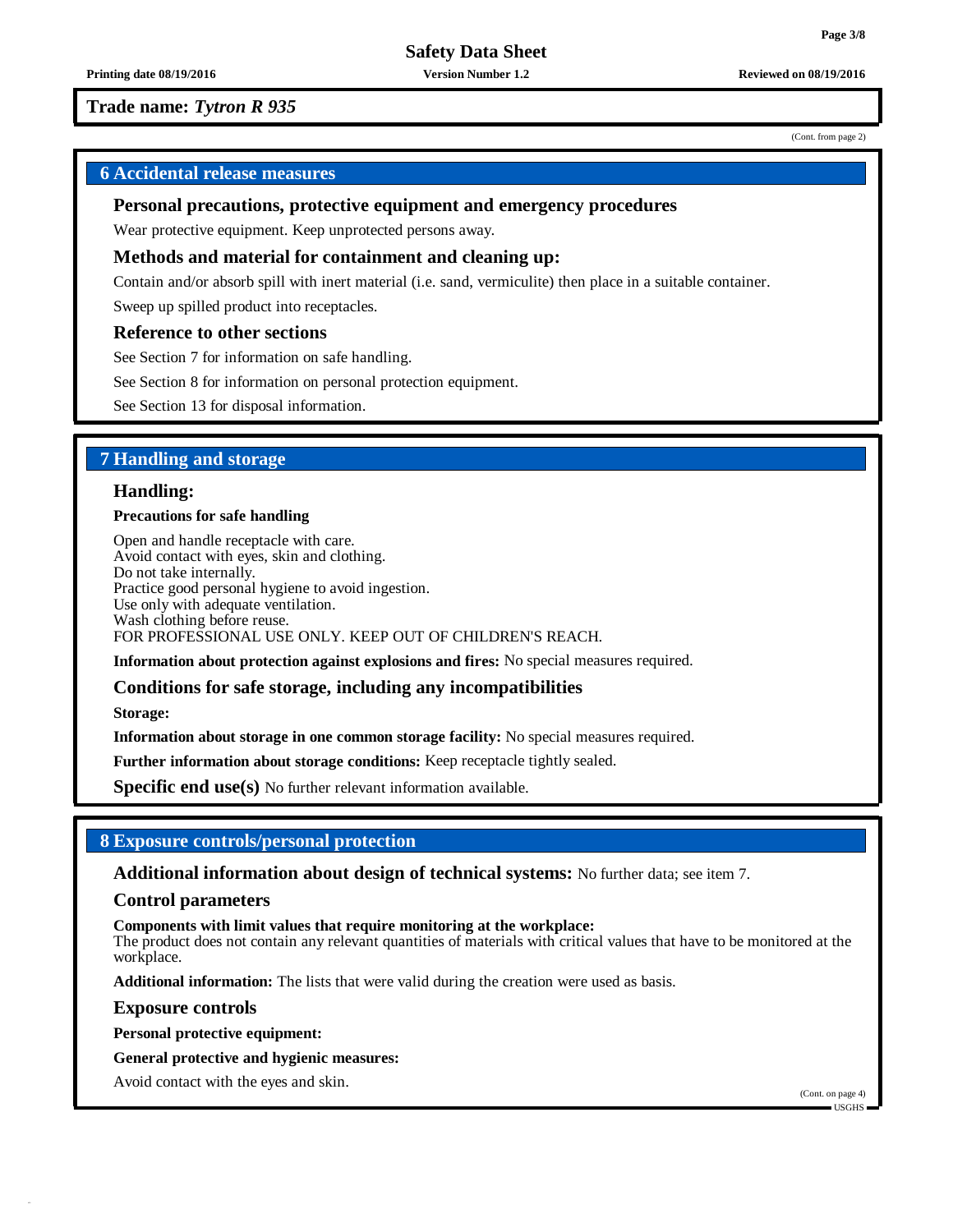**Printing date 08/19/2016 Version Number 1.2 Reviewed on 08/19/2016**

### **Trade name:** *Tytron R 935*

The usual precautionary measures for handling chemicals should be followed.

#### **Breathing equipment:**

Respiratory protection is not normally required. However, a chemical cartridge respirator with organic vapor cartridge and a prefilter for dusts/mists is required at or above the applicable exposure limits (consult exposure guidelines). If no limits exist, use an approved respirator whenever a vapor or mist is generated or if respiratory irritation occurs. Supplied air respirator (SCBA) is required at exposure levels above the capabilities of a chemical cartridge respirator.

#### **Protection of hands:**

Gloves should be worn to prevent skin contact and should be impermeable and resistant to the product. Rubber or other impervious gloves should be worn to prevent skin contact.

#### **Material of gloves**

Gloves should be worn to prevent skin contact and should be impermeable and resistant to the product.

#### **Eye protection:**



Safety glasses with side shield protection.

Safety glasses with side shields should be worn to prevent contact due to splashing. Under high vapor mist concentrations, tightly sealed goggles should be worn.



A face shield should also be worn if there is potential exposure to splash or spray.

#### **Body protection:**

Protective work clothing

Use personal protective equipment as required.

Take off contaminated clothing.

# **9 Physical and chemical properties**

| Information on basic physical and chemical properties                                                                           |                                                                                                  |  |
|---------------------------------------------------------------------------------------------------------------------------------|--------------------------------------------------------------------------------------------------|--|
| <b>General Information</b><br>Appearance:<br>Form:<br>Color:<br>Odor:<br>Odor threshold:                                        | Liquid<br>According to product specification<br>Characteristic<br>Not determined.                |  |
| $pH-value$ (~):                                                                                                                 | Not determined.                                                                                  |  |
| <b>Change in condition</b><br><b>Melting point/Melting range:</b><br><b>Boiling point/Boiling range:</b><br><b>Flash point:</b> | Undetermined.<br>100 °C (212 °F)<br>$> 93$ °C ( $> 199$ °F)                                      |  |
| <b>Flammability (solid, gaseous):</b>                                                                                           | Not applicable.                                                                                  |  |
| Decomposition temperature:<br>Auto igniting:<br>Danger of explosion:                                                            | Not determined.<br>Product is not selfigniting.<br>Product does not present an explosion hazard. |  |
| <b>Explosion limits:</b><br>Lower:                                                                                              | Not determined.<br>(Cont. on page 5)                                                             |  |

USGHS

(Cont. from page 3)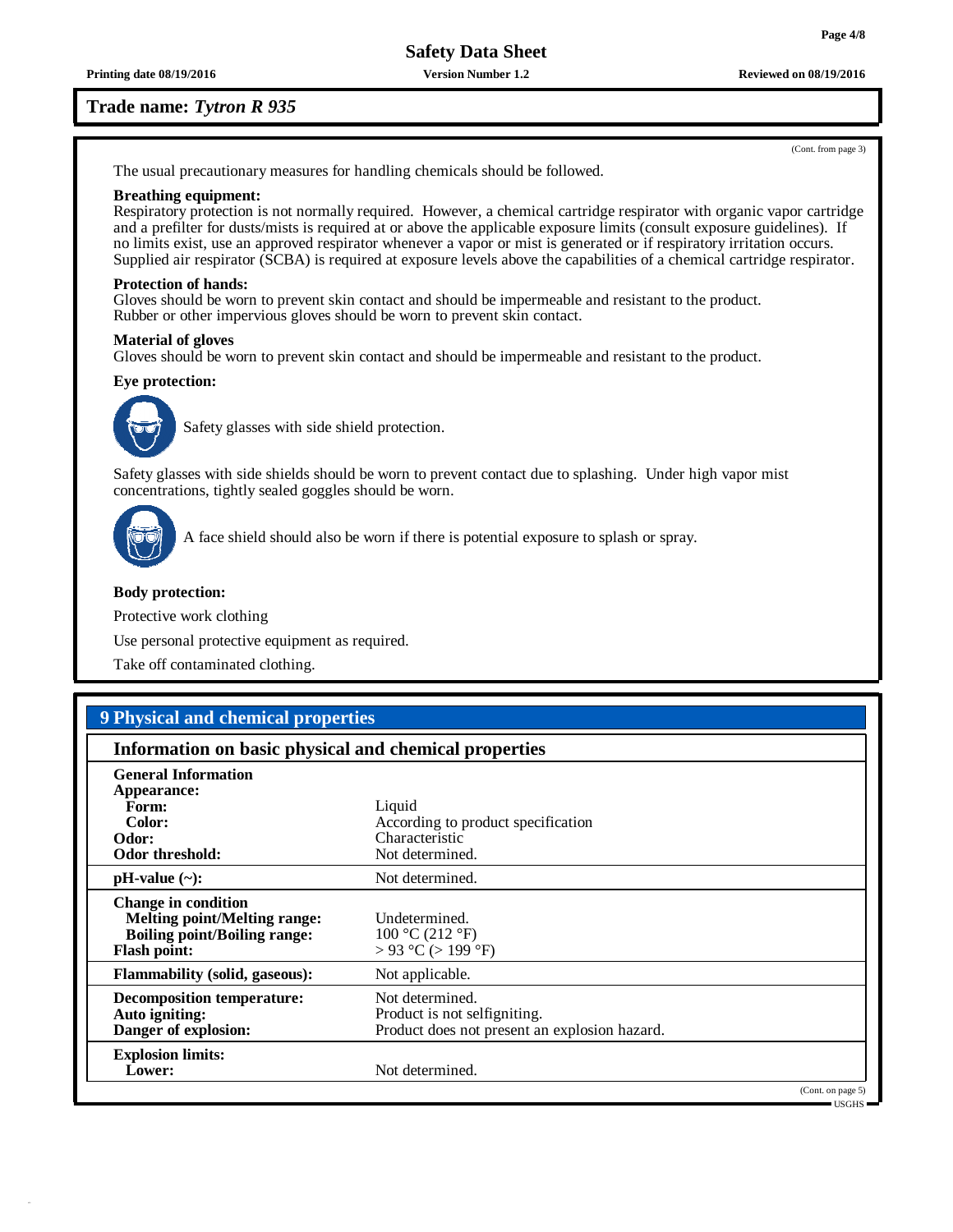**Printing date 08/19/2016 Version Number 1.2 Reviewed on 08/19/2016**

### **Trade name:** *Tytron R 935*

|                                                          |                                            | (Cont. from page 4) |
|----------------------------------------------------------|--------------------------------------------|---------------------|
| <b>Upper:</b>                                            | Not determined.                            |                     |
| <b>VOC Content (max):</b>                                | Not determined.                            |                     |
| Vapor pressure:                                          | Not determined.                            |                     |
| Density: $(\sim)$                                        | Not determined.                            |                     |
| <b>Relative density</b>                                  | Not determined.                            |                     |
| <b>Vapor density</b>                                     | Not determined.                            |                     |
| <b>Evaporation rate</b>                                  | Not determined.                            |                     |
| Solubility in / Miscibility with                         |                                            |                     |
| Water:                                                   | Not miscible or difficult to mix.          |                     |
| Partition coefficient (n-octanol/water): Not determined. |                                            |                     |
| <b>Viscosity:</b>                                        |                                            |                     |
| Dynamic:                                                 | Not determined.                            |                     |
| Kinematic:                                               | Not determined.                            |                     |
| Molecular weight                                         | Not applicable.                            |                     |
| <b>Other information</b>                                 | No further relevant information available. |                     |

## **10 Stability and reactivity**

**Reactivity** Stable under normal conditions.

**Chemical stability**

**Thermal decomposition:** No decomposition if used according to specifications.

**Possibility of hazardous reactions** No dangerous reactions known.

**Conditions to avoid** No further relevant information available.

**Incompatible materials:** No further relevant information available.

**Hazardous decomposition products:** Carbon monoxide and carbon dioxide

**Additional information:** See section 7 for information on handling, storage and conditions to be avoided.

## \* **11 Toxicological information**

#### **Information on toxicological effects**

**Acute toxicity:**

**Primary irritant effect:**

**on the skin:** No irritating effect expected

**on the eye:** No irritating effect expected

**inhalation:** No irritating effect expected

**Ingestion:**

**Additional toxicological information:**

**Carcinogenic categories**

**IARC (International Agency for Research on Cancer) Human Carcinogenicity: Group 1- Positive, Group 2A- Probable, Group 2B- Possible, Group 3- Not Classifiable** None of the ingredients is listed.

> (Cont. on page USGHS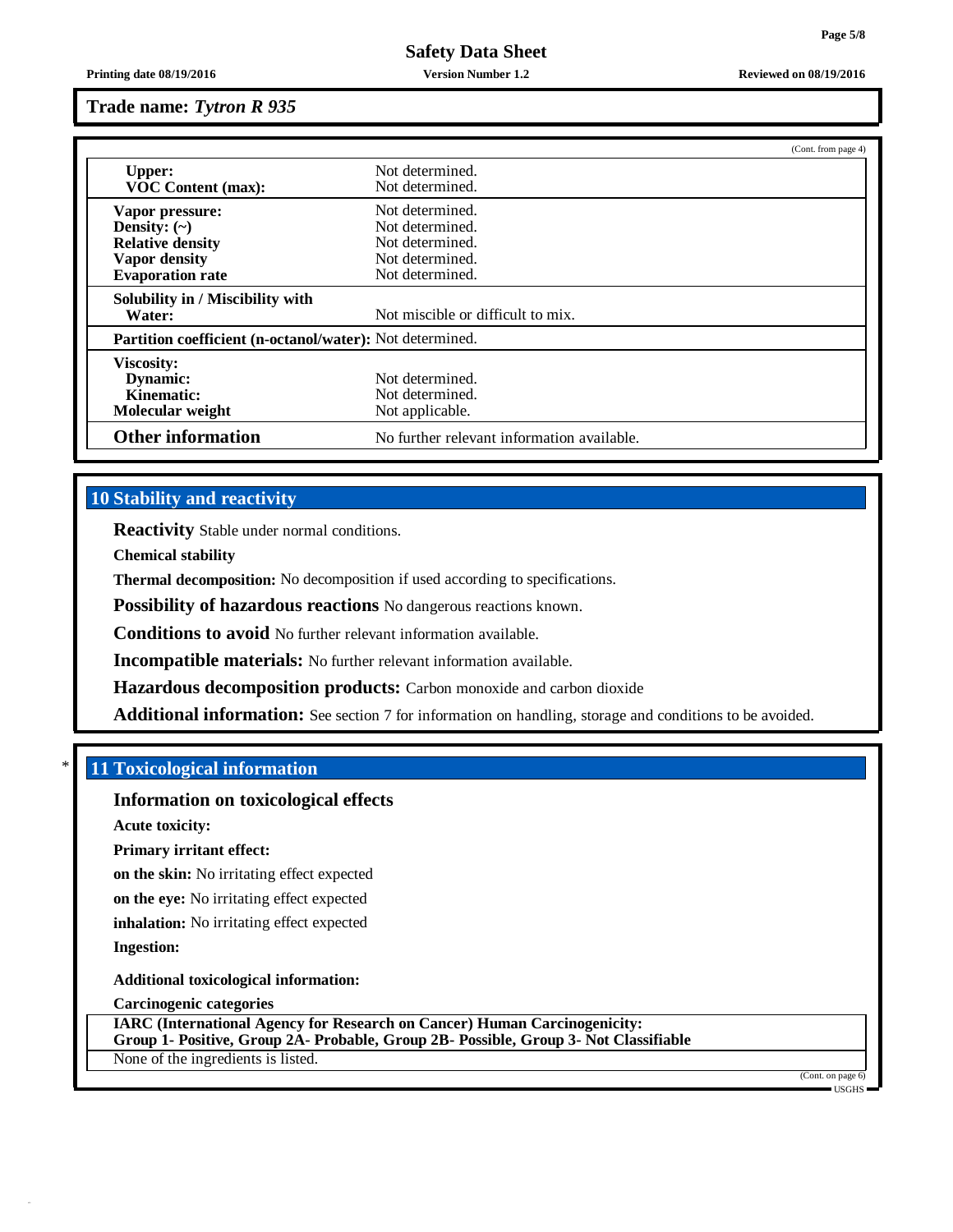**Trade name:** *Tytron R 935*

**NTP (National Toxicology Program)**

**K–Known to be carcinogenic, R–May reasonably be anticipated to be carcinogenic**

None of the ingredients is listed.

**OSHA-Ca (Occupational Safety & Health Administration)**

None of the ingredients is listed.

# **12 Ecological information**

## **Toxicity**

**Aquatic toxicity:** No further relevant information available.

**Persistence and degradability** No further relevant information available.

## **Behavior in environmental systems:**

**Bioaccumulative potential** No further relevant information available.

**Mobility in soil** No further relevant information available.

## **Additional ecological information:**

**General notes:** Not known to be hazardous to water.

# **Results of PBT and vPvB assessment**

**PBT:** Not applicable. **vPvB:** Not applicable.

**Other adverse effects** No further relevant information available.

# **13 Disposal considerations**

**Waste treatment methods** Comply with Federal, State and local regulations.

**Recommendation:**



Must not be disposed of together with household garbage. Do not allow product to reach sewage system.

# **Uncleaned packagings:**

**Recommendation:** Disposal must be made according to official regulations.

| * I<br><b>14 Transport information</b>     |                 |                                |
|--------------------------------------------|-----------------|--------------------------------|
| <b>UN-Number</b><br>DOT, IMDG, IATA        | Not applicable. |                                |
| UN proper shipping name<br>DOT, IMDG, IATA | Not applicable. |                                |
|                                            |                 | (Cont. on page 7)<br>$USGHS =$ |

**Printing date 08/19/2016 Version Number 1.2 Reviewed on 08/19/2016**

(Cont. from page 5)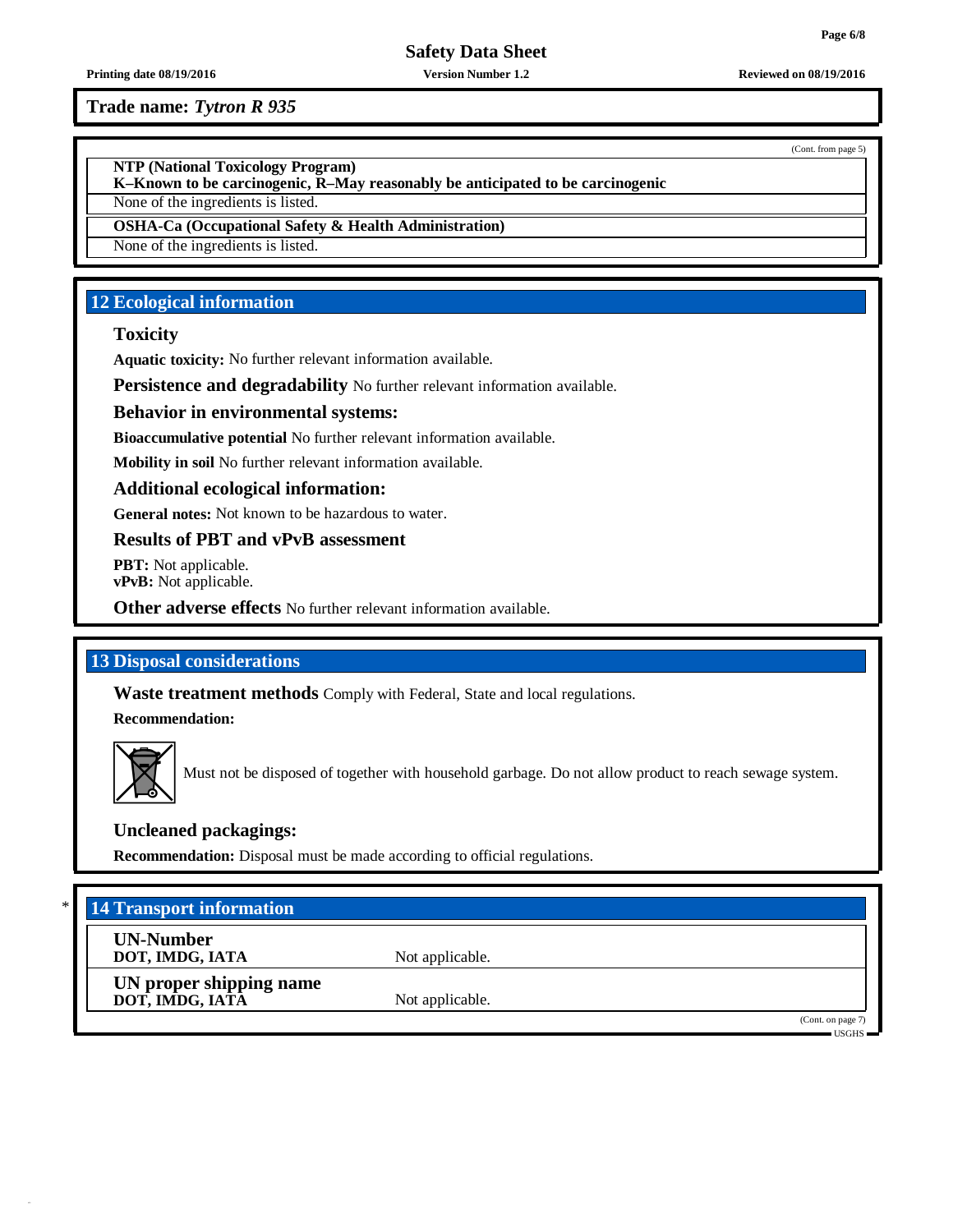**Printing date 08/19/2016 Version Number 1.2 Reviewed on 08/19/2016**

**Trade name:** *Tytron R 935*

|                                         | (Cont. from page 6)                                                                                             |
|-----------------------------------------|-----------------------------------------------------------------------------------------------------------------|
| <b>Transport hazard class(es)</b>       |                                                                                                                 |
| DOT, IMDG, IATA                         |                                                                                                                 |
| <b>Class</b>                            | Not applicable.                                                                                                 |
| <b>Packing group</b><br>DOT, IMDG, IATA | Not applicable.                                                                                                 |
| <b>Environmental hazards:</b>           |                                                                                                                 |
| <b>Marine pollutant:</b>                | N <sub>0</sub>                                                                                                  |
| <b>Special precautions for user</b>     | Not applicable.                                                                                                 |
|                                         | <b>Transport/Additional information:</b> Not classified as a dangerous good for transport by road, rail or air. |
| <b>DOT</b>                              |                                                                                                                 |
| <b>Remarks:</b>                         | Not Regulated.                                                                                                  |
| <b>UN</b> "Model Regulation":           | Not applicable.                                                                                                 |

# \* **15 Regulatory information**

**SARA (Superfund Amendments and Reauthorization Act)**

**Section 302/304 (extremely hazardous substances):**

None of the ingredients is listed.

**Section 313 Reportable Ingredients (Chemicals present below reporting threshold are exempt):**

None of the ingredients is listed.

**SARA Section 312/Tier I & II Hazard Categories:** None

**North America Chemical Inventory Status**

**TSCA (Toxic Substances Control Act - United States):**

All ingredients are listed or exempt from listing unless otherwise noted below.

**CEPA (Canadian DSL):**

All ingredients are listed or exempt from listing unless otherwise noted below.

**California Proposition 65**

**Chemicals known to cause cancer:**

Formaldehyde

1,4-dioxane

Ethylene oxide

propylene oxide **Chemicals known to cause reproductive toxicity for females:**

75-21-8 Ethylene oxide

**Chemicals known to cause reproductive toxicity for males:**

75-21-8 Ethylene oxide

**Chemicals known to cause developmental toxicity:**

67-56-1 Methanol

75-21-8 Ethylene oxide

**Carcinogenicity Categories**

**EPA (Environmental Protection Agency)**

None of the ingredients is listed.

(Cont. on page 8) USGHS